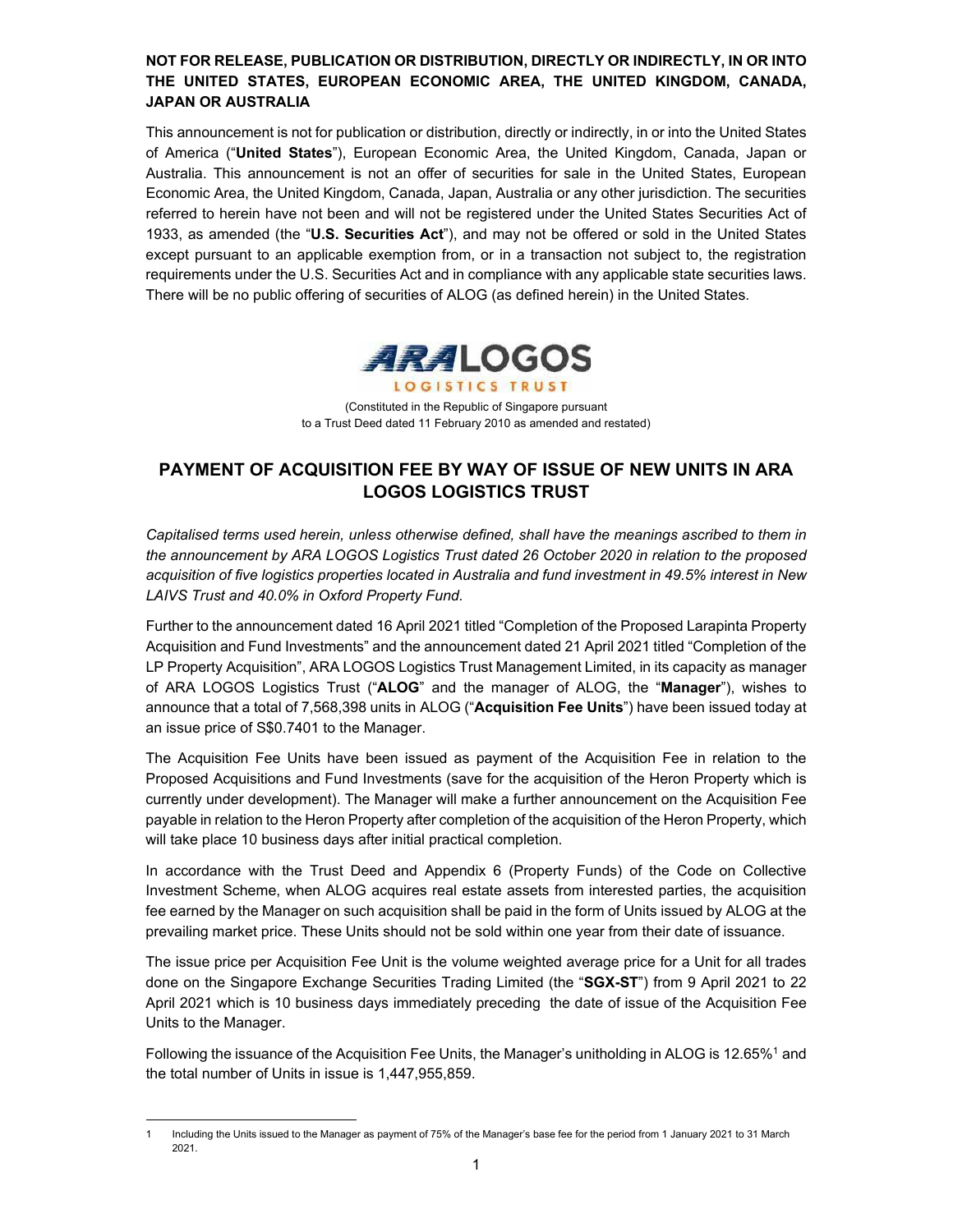## **BY ORDER OF THE BOARD**

ARA LOGOS Logistics Trust Management Limited (as manager of ARA LOGOS Logistics Trust) (Company Registration No. 200919331H)

Karen Lee Chief Executive Officer

23 April 2021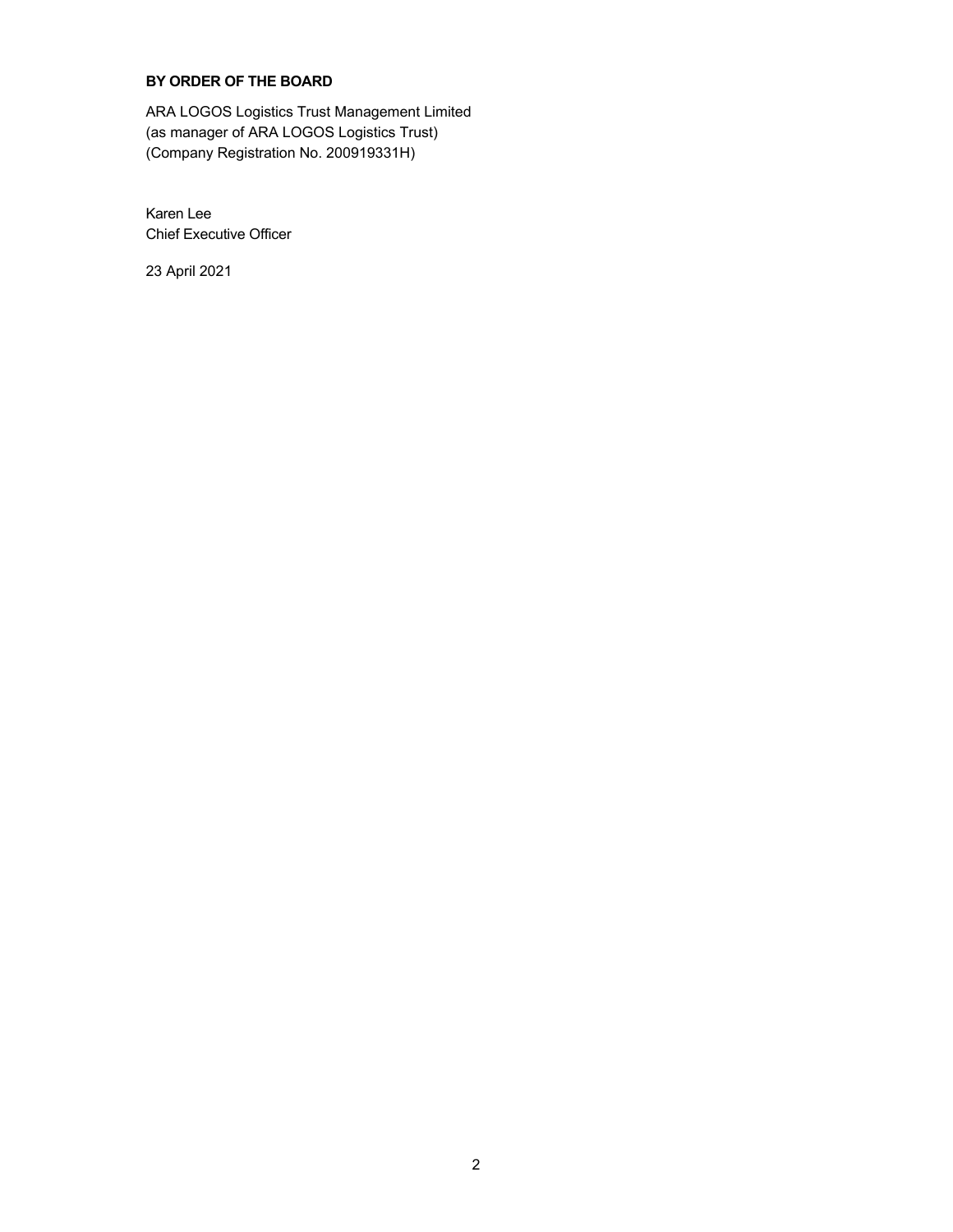### **ABOUT ARA LOGOS LOGISTICS TRUST ("ALOG")**

Listed on the Singapore Exchange on 12 April 2010, ARA LOGOS Logistics Trust ("**ALOG**") is a real estate investment trust ("**REIT**") that invests in quality income-producing industrial real estate used for logistics purposes, as well as real estate-related assets in the Asia Pacific. ALOG is managed by ARA LOGOS Logistics Trust Management Limited.

As at 31 March 2021, ALOG's portfolio comprises 27 high quality logistics warehouse properties strategically located in established logistics clusters in Singapore and Australia. The portfolio has a total gross floor area of approximately 9.0 million square feet valued at approximately S\$1.28 billion.

For more information, please visit https://www.aralogos-reit.com.

#### **ABOUT ARA LOGOS LOGISTICS TRUST MANAGEMENT LIMITED**

ALOG is managed by ARA LOGOS Logistics Trust Management Limited (the "**Manager**"), a whollyowned subsidiary of LOGOS. ARA Asset Management Limited ("**ARA**" or the "**Group**") is a majority shareholder of LOGOS, which operates as ARA's global logistics real estate platform.

LOGOS is one of Asia Pacific's leading logistics property groups with over 7.6 million sqm of property owned and under development, and a completed asset under management ("**AUM**") of S\$15.3 billion across 25 ventures, including ALOG. As a vertically integrated business, LOGOS manages every aspect of logistics real estate, from sourcing land or facilities, to undertaking development and asset management, on behalf of some of the world's leading global real estate investors.

ARA is a leading APAC real assets fund manager with a global reach. With  $\mathsf{S}\$116$  billion<sup>(2)</sup> in gross assets under management as at 31 December 2020, ARA offers value-added investment solutions in both public and private markets, managing listed and unlisted real estate investment trusts (REITs) and private funds in real estate, infrastructure and credit across 28 countries. As part of its investor-operator philosophy, the Group also operates a real estate management services division with local teams to manage its assets worldwide.

ARA's multi-platform, multi-product global fund management business is driven by dedicated teams with in-depth market knowledge and local expertise in all countries where it operates and invests. The Group strives to work sustainably, is mindful of its impact on the environment, and aims to leverage technology to work smart and achieve better outcomes for its stakeholders. Built on a foundation of strong corporate governance and business integrity, ARA manages funds on behalf of many of the world's largest pension funds, sovereign wealth funds and financial institutions.

For more information on ARA and LOGOS, please visit https://www.ara-group.com and https://www.logosproperty.com.

<sup>2</sup> Includes assets under management by ARA Asset Management Limited and the Group of companies ("ARA Group") and its Associates.